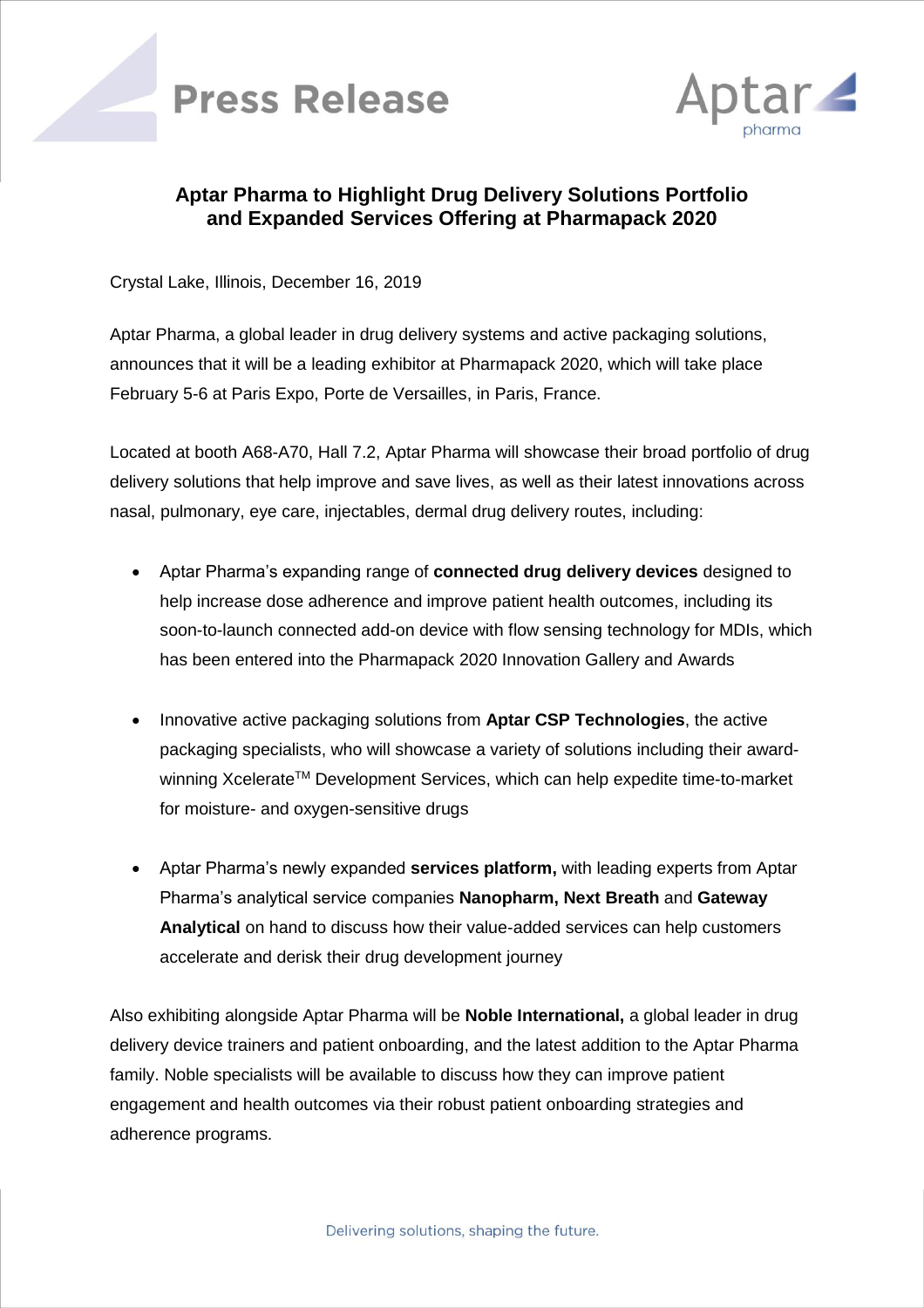## **Press Release**



Aptar Pharma will also host three insightful **Learning Lab sessions** on Wednesday, February 5 at Pharmapack:

- **Rethinking DPI Packaging: New Solutions to Old Challenges** (13:50 14:20), presented by Badre Hammond, Vice-President, Commercial Operations, Aptar CSP **Technologies**
- **Accelerating and derisking your drug development journey** (14:30–15:00), presented by Dr. Julie D. Suman, President and Founder of Next Breath, an Aptar Pharma company
- **Inhaler Devices and the Environment: Going Green Needn't Cost the Earth**  (15:10–15:40), presented by Chris Baron, Director of Business Development, Rx EMEA, Aptar Pharma.

More than 410 exhibitors and 5,500 visitors from 75 different countries are expected to attend Pharmapack 2020. Aptar Pharma looks forward to meeting with existing customers and partners from around the world, and welcomes the opportunity to make new connections in the industry to discuss how Aptar Pharma can help transform their ideas into a market opportunities.

## **About Aptar Pharma**

Aptar Pharma is part of AptarGroup, Inc., a leading global supplier of a broad range of innovative dispensing, sealing and active packaging solutions for the beauty, personal care, home care, prescription drug, consumer health care, injectables, food and beverage markets. Aptar uses insights, design, engineering and science to create innovative packaging technologies that build brand value for its customers, and, in turn, make a meaningful difference in the lives, looks, health and homes of people around the world. Aptar is headquartered in Crystal Lake, Illinois and has over 14,000 dedicated employees in 18 different countries. For more information, visit [www.aptar.com/pharma](http://www.aptar.com/pharma).

# # #